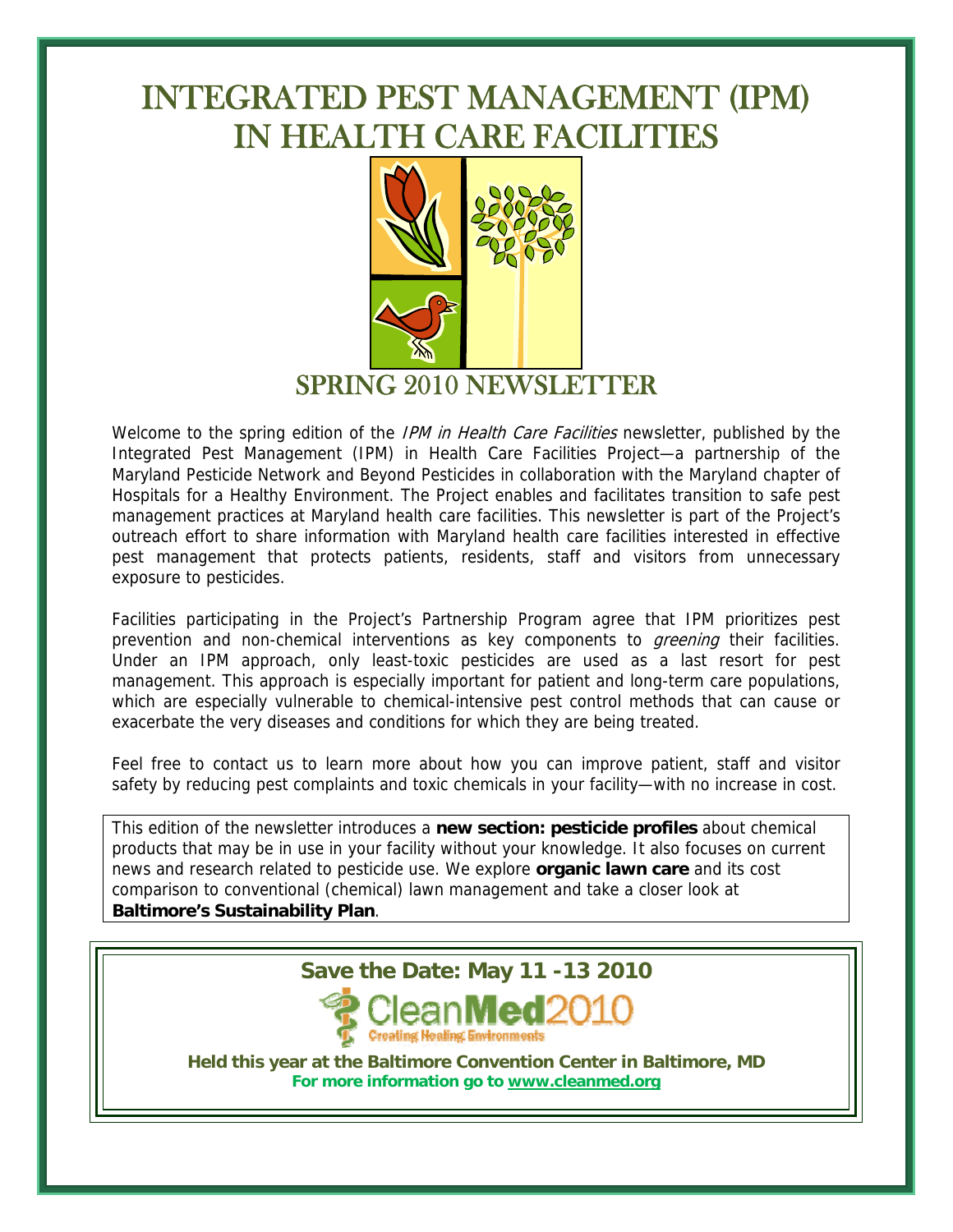

# **A New Feature: Pesticide Profile**

**Fipronil: what is it, why is it being used in your health care facility and should you be concerned?**





Common pesticides containing fipronil, a phenylpyrazole insecticide, are Frontline®, Frontline® Topspot™, Combat®, and MaxForce®. Concerns about human exposure to Frontline spray treatment were raised in 1996, leading to a denial of registration for the spray product.

#### **Introduction**

It has come to our attention that many pest management providers are relying on the chemical fipronil as a first choice product to pest management in health care settings. This approach is antithetical to IPM, where least-toxic pesticides are used only as a last resort. The significant health risks linked to fipronil exposure need to be seriously considered given the vulnerable populations that health care facilities serve. This is especially important since there are successful less toxic and nontoxic interventions available for the very pest pressures that fipronil is now being used for. In an IPM program, pest sightings indicate that there are causes that need to be addressed. These underlying causes could be structural or mechanical in nature or sanitation could be a cause. When the source is addressed, most often there is no need for pesticide use.

At times, however, when all non-chemical methods have been exhausted and the pest problem continues, a pesticide may be needed. In an IPM program, least-toxic pesticides are only as a last resort. Boric acid products can address the same pest problems that fipronil does. It is a least-toxic product and does not pose the health hazards that exposure to fipronil can cause. While it takes more time for boric acid to resolve the issue, boric acid will be successful; and, it will protect patients, staff, residents and visitors from exposure to a toxic chemical.

#### **Mode of Action**

Fipronil is a disruptor of the insect central nervous system via the GABA channel, acting with contact and stomach action. It blocks the GABA-gated chloride channels of neurons in the central nervous system, resulting in neural excitation and death of the insect. It is used against cockroaches, ants, fleas, ticks and mites. Fipronil is often used in health care facilities in a gel bait formulation and placed into small spaces such as cracks and crevices. Despite its formulation and containment, it will still volatize into the ambient air.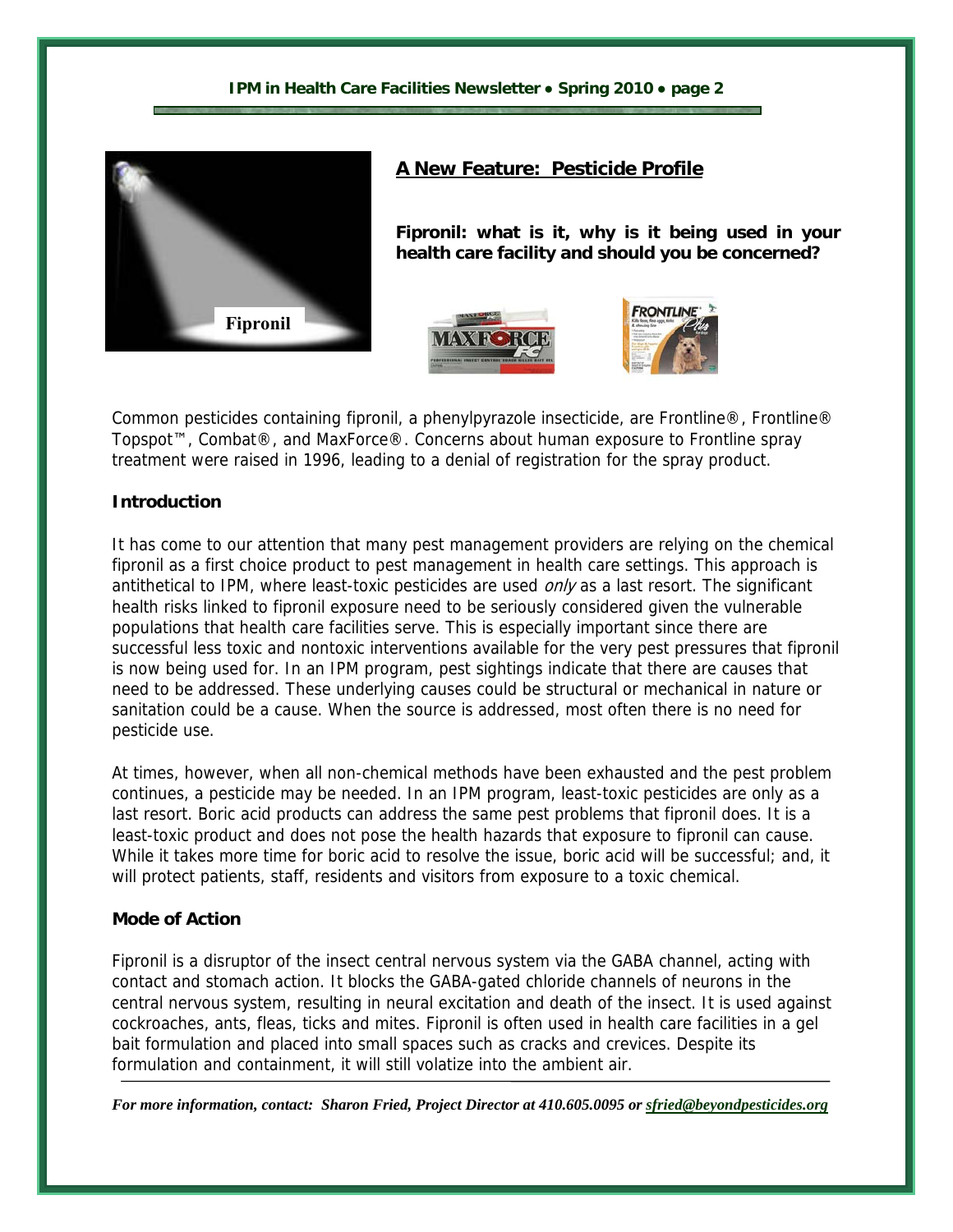In its chemical class, fipronil is considered a highly volatizing agent. In addition, the inert ingredients that often comprise the majority of any product can be more toxic than the active ingredients. To date, inert ingredients are trade secrets that are not available to the public; and, as such, the health impacts cannot be fully assessed.

# **Toxicity**

The potential acute effects from fipronil exposure include headache, nausea, eye and skin irritation and weakness. Fipronil is classified by the U.S. EPA as a possible human carcinogen. Fipronil can disrupt thyroid function—responsible for cell metabolism—by decreasing plasma concentrations of total thyroxine (T4) likely through increased T4 clearance. Chronic effects of fipronil exposure include endocrine disruption, neurotoxicity and negative reproductive outcomes.

Some residential facilities include pets and working service dogs and some health care facilities include working security dogs. Therefore, it is important to include that fipronil has also been found to be neurotoxic to dogs. Severe skin reactions to Frontline Topspot for Cats and Topspot for Dogs have occurred, with skin irritation and hair loss at the site of application. Organs affected by chronic exposure may include the liver, thyroid and kidney. Reproductive toxicity occurred at the higher doses tested, with clinical signs including reduced fertility, decreased litter size, decreased body weights in litters, and fetus mortality. Additionally, people can be exposed to fipronil when they pet an animal that has received a flea treatment.

#### **Breakdown Products**

Fipronil breaks down into what is known as MB 46513, which is about 10 times more acutely toxic to people than fipronil itself. It can also break down into the metabolite MB 461, which is more highly toxic to birds. Other break down products, including the metabolites MB 46136 and MB 45950, are more highly toxic to freshwater invertebrates than fipronil itself.

# **Environmental Fate**

Fipronil is stable at normal room temperature for one year in the absence of metallic ions. Decomposition of fipronil was less than 0.5% after storage at 100oC for one day and 50oC for seven days. The half-life of fipronil was found to range from 122-128 days in oxygenated sandy loam soil, 0.7 to 1.7 months on soil surfaces, and 3 to 7.3 months when incorporated in soil.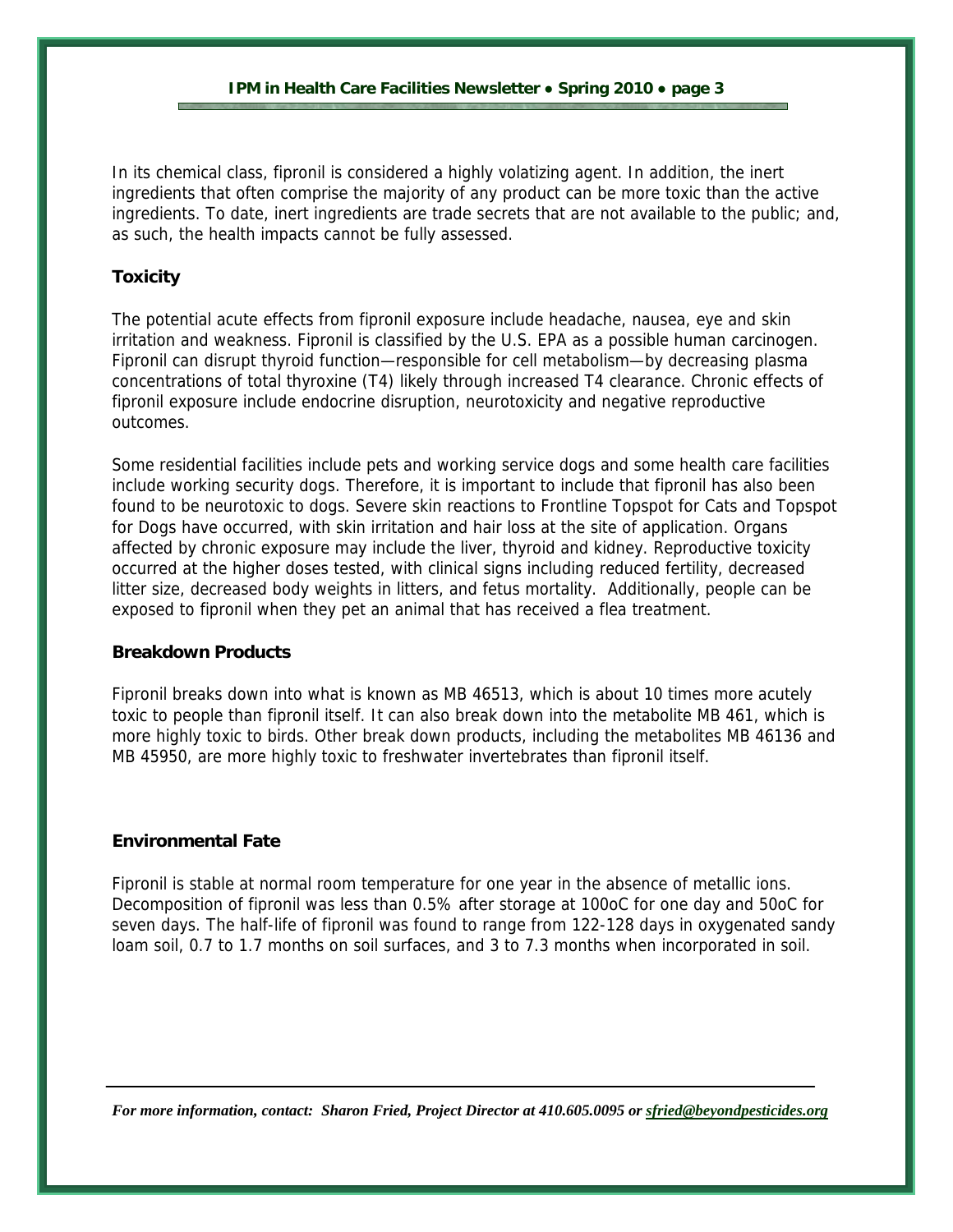### **Resistance**

Although fipronil is a relatively new insecticide, four common species have developed resistance to it. Among them are house flies. Fipronil resistance can develop quickly. In Taiwan, fipronil was first used in 1996 and the diamondback moth had developed resistance within two years. After five years of use, the amount of fipronil required to kill diamondback moths in Taiwan had increased 100-fold!

## **Least-Toxic Options to Fipronil for Structural Pest Management**

Boric acid, silica gels, diatomaceous earth and essential oils

#### **Resources**:

Beyond Pesticides. Least-toxic Control of Pests Factsheets, Fipronil. **[www.beyondpesticides.org/alternatives/factsheets/index](http://www.beyondpesticides.org/alternatives/factsheets/index)**

National Pesticide Telecommunication Network (NPTN). 1997. Fipronil Technical Fact Sheet. December. Oregon State University. Corvallis, OR.

Northwest Coalition for Alternatives to Pesticides (NCAP). 2005. Insecticide Factsheet, Fipronil. Spring. Journal of Pesticide Reform, Vol. 25. No. 1. Eugene, OR.

Pesticide Action Network – UK (PAN). 2000. Active Ingredient Fact Sheet: Fipronil. June. Pesticide News, 48:20-22. London, England.

> We will profile **propoxur** in our next issue of the newsletter since we are seeing resurgence in use of that pesticide. If you would like to read more about propoxur now, click on the link below.

**[http://www.beyondpesticides.org/documents/Propoxur\\_EPAletter.pdf](http://www.beyondpesticides.org/documents/Propoxur_EPAletter.pdf)**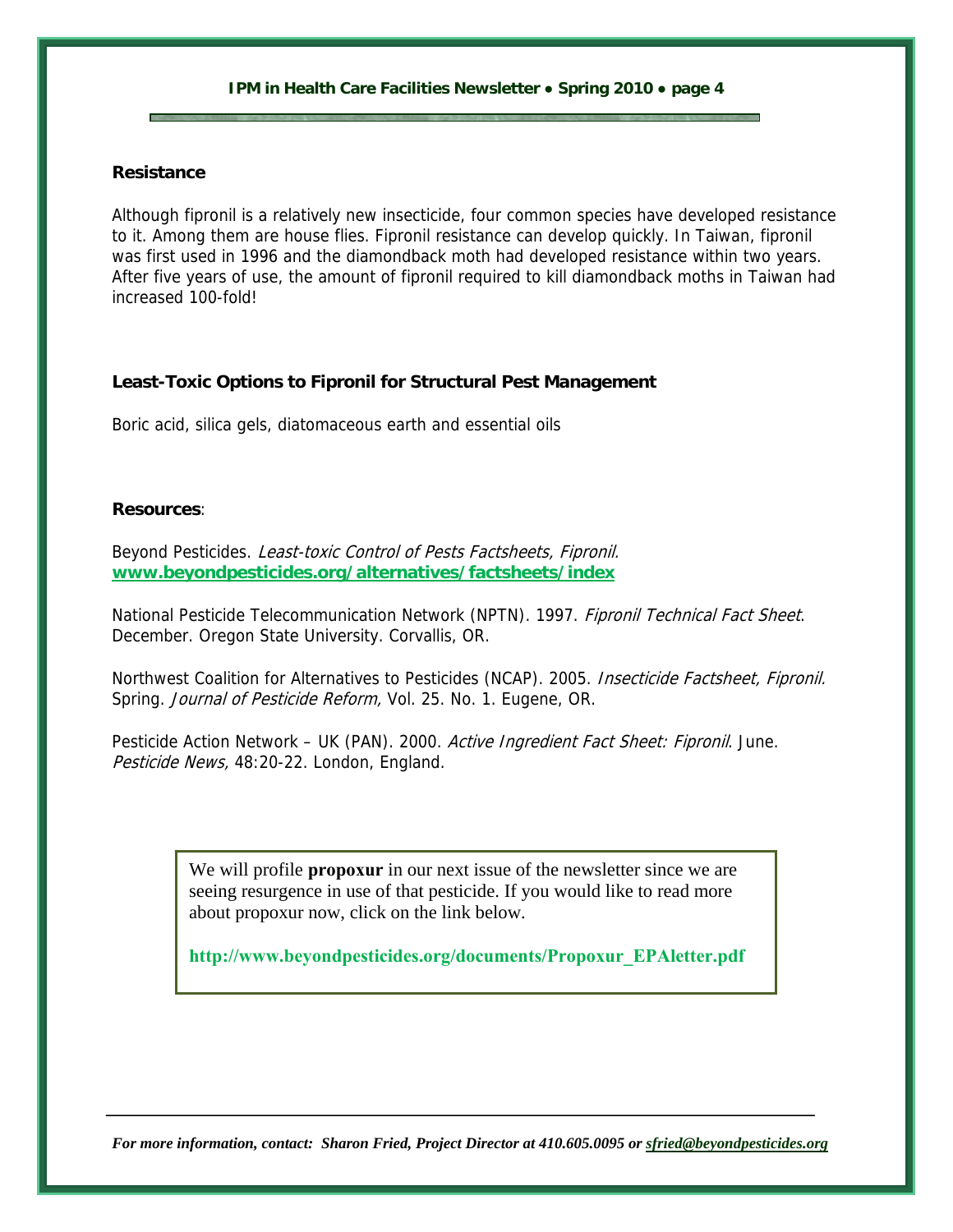# **Natural Turf Management vs. Conventional Turf Management: A Cost Comparison**

Spring is the time of year when we begin to think about our yards and our gardens. Although the following information is based on a study presented as a comparison survey for school athletic fields, we believe the data can be adapted, scaled-down and applied to your facilities and your own yards.

The mounting scientific evidence linking exposure to pesticides with human health problems has increased the demand for non-chemical turf management solutions. One obstacle commonly cited by chemical management proponents is the purported higher cost of a natural turf program. The analysis of data demonstrates that once established, a natural turf management program can result in savings of greater than 25% compared to a conventional turf management program.



A Comparison of Costs for Conventional and Natural Turf Programs Over a Five-Year Period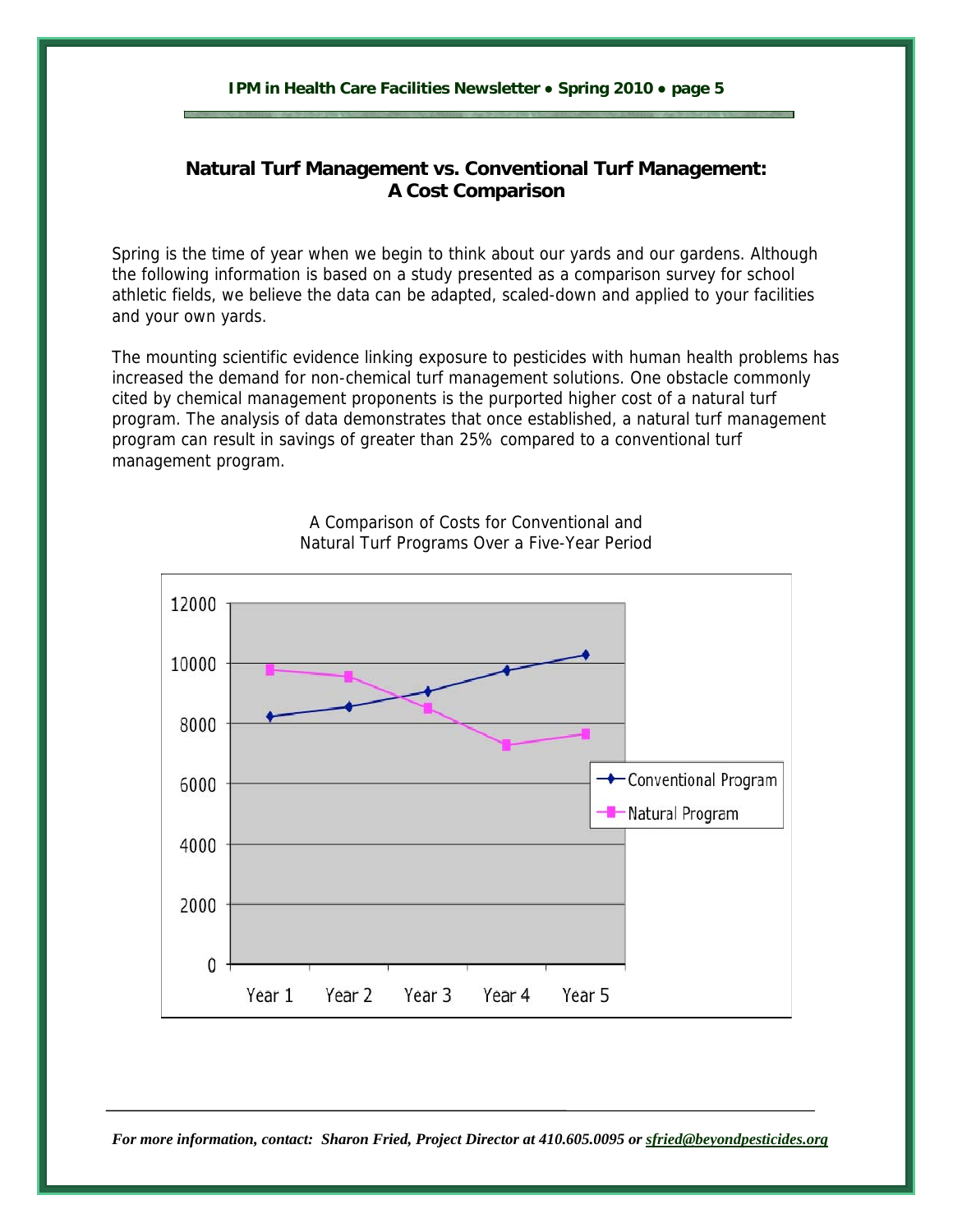**Background:** The widespread use of chemical pesticides to control weeds, insects and turf diseases began in the post-World War II era, when chemical companies sought to establish markets for their products in the agricultural, consumer and municipal sectors. By the mid-1990s, former New York State Attorney General Robert Abrams estimated that 87% of public schools in the state were using chemical pesticides on their fields.

**Irrigation:** Irrigation costs for turf maintenance are considerable, but are generally less for naturally maintained lands due to deep root growth and moisture retention by organic matter. Estimates of irrigation reduction for natural turf programs range from 33% to more than 50%. This analysis uses a conservative diminishing factor for irrigation reduction for the natural management program, starting with 100% in the first year as the turf gets established down to 60% in the third year and beyond.

**Soil Biology:** One of the most critical factors in the analysis – and the one most difficult to assess - is the availability and viability of microbiology on fields that have been maintained using conventional chemical programs. The microbiology that is essential for a successful natural turf management program can be destroyed or severely compromised by chemical pesticide and fertilizer applications.

**Fertilization Costs:** Once turf has been converted to a natural program and the percentage of organic matter has reached the desired level (5.0-7.0), additional significant reductions in fertilization costs can be realized using compost tea and other nutrients such as humic acid or fish hydrolysates applied as topical spray, rather than using granular fertilizers.

**Conclusion:** This analysis demonstrates that the cost of a natural turf management program is incrementally higher in the first two years, but then decreases significantly as soil biology improves and water requirements diminish. **Total expenditures over five years show a cost savings of more than 7% using natural turf management, and once established, annual cost savings of greater than 25% can be realized.**





#### **Resources:**

Osborne, Chip and Doug Wood. A Cost Comparison of Conventional (Chemical) Turf Management and Natural (Organic) Turf Management for School Athletic Fields. A report prepared by Grassroots Environmental Education. Presented at the 28<sup>th</sup> National Pesticide Forum, Cleveland OH. April 2010. Excerpted by permission of the authors.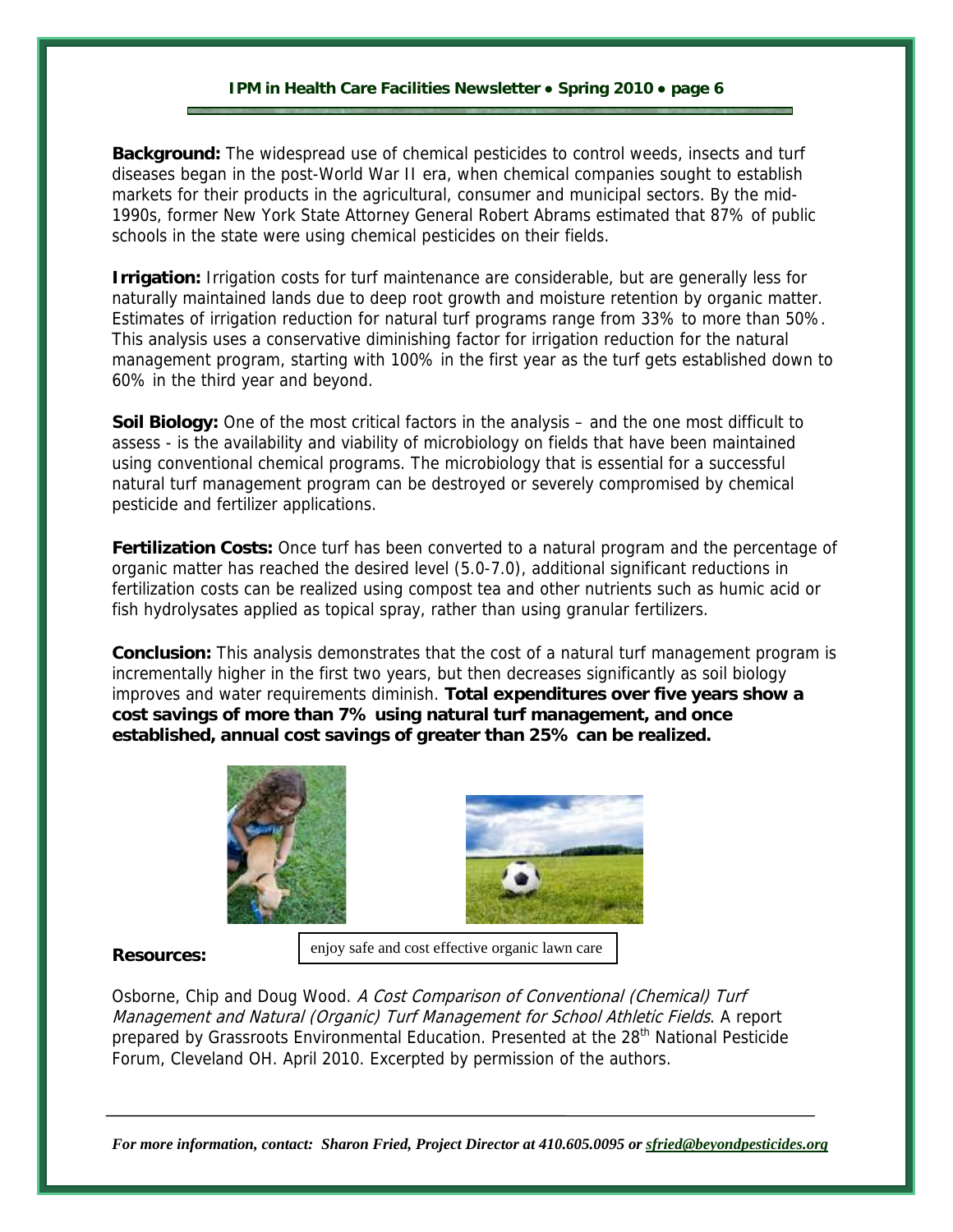# **The Baltimore Sustainability Plan and Pesticides: A Model for Health Care Facilities**

Adopted and approved by the Baltimore Commission on Sustainability, the Baltimore City Planning Commission and the Baltimore City Council in February and March 2009 and published in April 2009, the **Baltimore Sustainability Plan** includes the following strategies related to pest management.

# **Section 4: Pollution Prevention, Reducing Risks from Hazardous Materials**

**Strategy A**: Adopt the Precautionary Principle as the Underlying Policy Standard

**Strategy B**: Adopt a Policy and Plan for Elimination of Pesticide Use and Other Toxic Chemicals

Institute a policy in city-owned and leased properties and land to eliminate the use of toxic chemicals using such methods as Integrated Pest Management (IPM) and organic land care. The policy should embrace preventive, non-chemical strategies as a priority, define acceptable least-toxic chemicals to be used only as a last resort, and prohibit chemicals that are known to cause adverse health and environmental effects, including cancer, neurological effects, reproductive impacts, immune and respiratory system damage, and water contamination. Encourage IPM and organic land care for all hospitality-oriented industries including hospitals, elder care facilities, restaurants, and hotels.

**Strategy C**: Comply with the Maryland Integrated Pest Management (IPM) in Schools Mandate

**Strategy D**: Enact an Ordinance Prohibiting the Use of Known Toxins in Health Care Delivery **Settings** 

Prohibit the use of toxins and chemicals designated as such by the U.S. EPA; the International Agency for Research on Cancer (IARC); the U.S. National Toxicology Program (NTP); and the State of California Proposition 65 in all health care facilities in Baltimore City. Promote the findings of Healthcare Without Harm and efforts of the Maryland Hospitals for a Healthy Environment (MdH2E) project at the University of Maryland School of Nursing and the Maryland Pesticide Network to all health care organizations.

**Strategy E**: Aggressively Promote the Redevelopment of Brownfield Sites

The Baltimore Sustainability Plan calls for the following methods to be utilized for short term and ongoing efforts in achieving its goals: legislative; educational; policy, planning and operational; federal, state, local, private sector and grant funding.